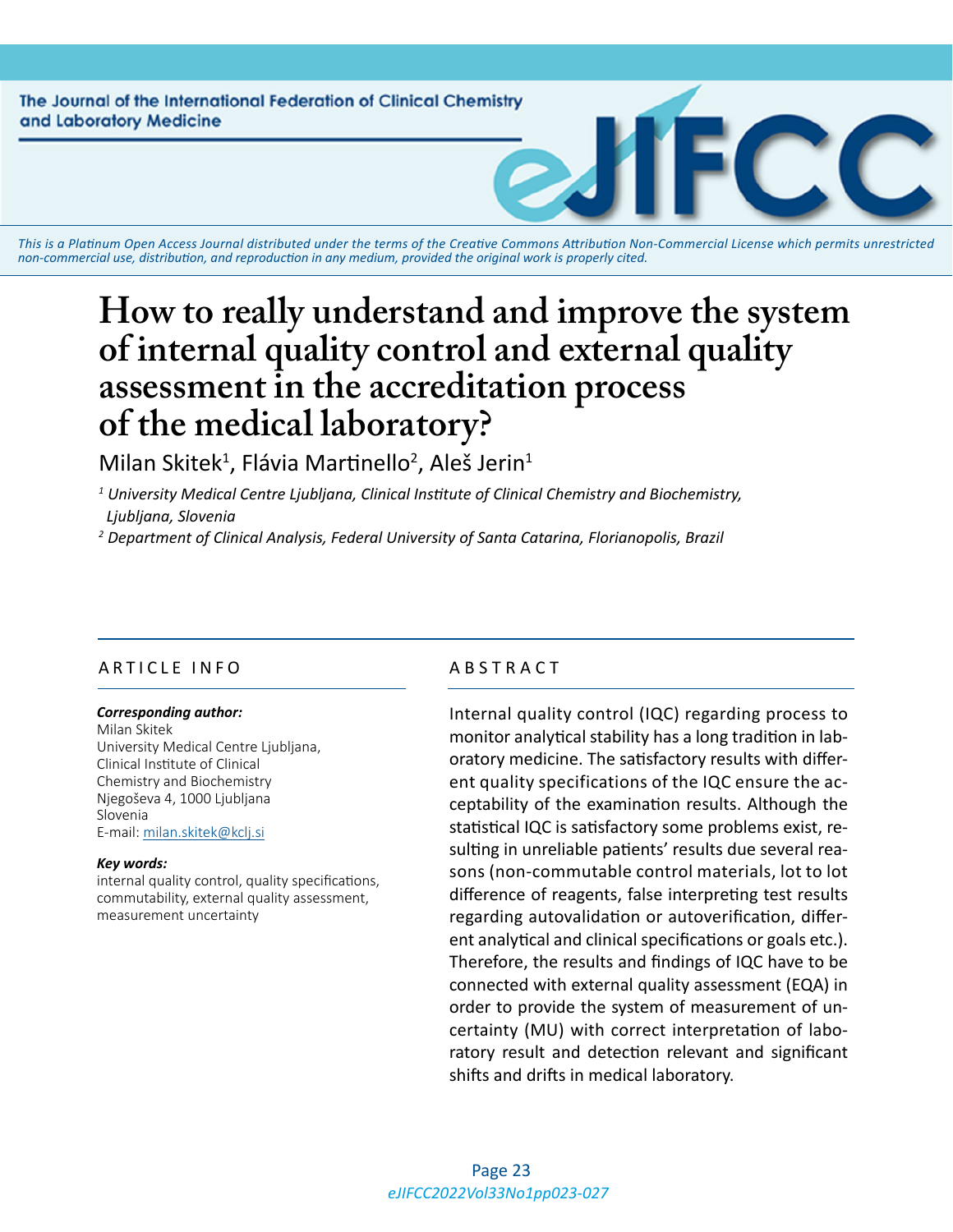#### **INTRODUCTION**

IQC is an important tool within the laboratory testing to assure the quality of results produced in medical laboratories. It is one of the cornerstones of the accreditation process of medical laboratories, primarily used in routine practice to monitor system performance under stable conditions and to allow analytical failures that affect performance to be detected [1,2]. The reliable tests depend on both IQC and EQA being performed. Commutability of reference and control materials in IQC and EQA is key to ensuring the quality of measurements in laboratory medicine. The International Vocabulary of Metrology (VIM) defines the commutability of a reference material (RM) as the property demonstrated by the closeness of agreement between the relation among the measurement results for a stated quantity in the material (employed as a calibrator), obtained according to two given measurement procedures, and the relation obtained among the measurement results for patient samples. In a simple way, the commutability is the ability of an RM or control material to show inter-assay properties comparable to those of human samples [3,4]. How to assess commutability has been covered in the Clinical and Laboratory Standards Institute (CLSI) guidelines and through the recommendations of the International Federation of Clinical Chemistry (IFCC) Working Group on Commutability (WG-C) [5-9].

## **IQC PROGRAMS**

There is considerable variation in laboratory practices with regard to the review of IQC, and the literature is not exhaustive on the subject of own control limits and its interpretation. This is the main difference regarding IQC from other scientific disciplines in comparison with laboratory medicine where some questions have recently been raised about understanding of IQC [10]. Many efforts was made to stress the routine interpretation and challenges related to own results for IQC management including for the selected tumor markers and hormones which proved that the quality specifications based on biological variation best fit the analytical and clinical purpose of laboratory tests. We must be aware that the manufacturer's method specifications and control ranges should be used carefully comparing with our results on field and our own analytical goals. While the average results in IQC tended to get closer to the manufacturer value by increasing the number of measurements, the analytical coefficient of variation (CV $_{\circ}$ ) tended to increase. Most parameters showed significant differences between initial and cumulative  $CV_{A}$ , which were lower than the manufacturer's specifications [11].

## **EQA PROGRAMS**

The EQA programs are optimal tools for evaluating the reliability of commercial measuring systems and the clinical suitability of measurements provided by clinical laboratories. However, EQAs must be appropriately structured. Efforts by EQA providers should be made to meet criteria allowing the evaluation of the performance of participating laboratories in terms of traceability of their measurements. This requires assigning values (and uncertainty) to control materials with reference measurement procedures, defining and applying clinically allowable performance specifications for judging the quality of results and using materials of proved commutability. Only materials with proved commutability are relevant for directly transferring of laboratory testing to the measurement of patient samples [12].

#### **UNCERTAINTY**

By quantifying the measurement uncertainty (MU) or the previously used total allowable error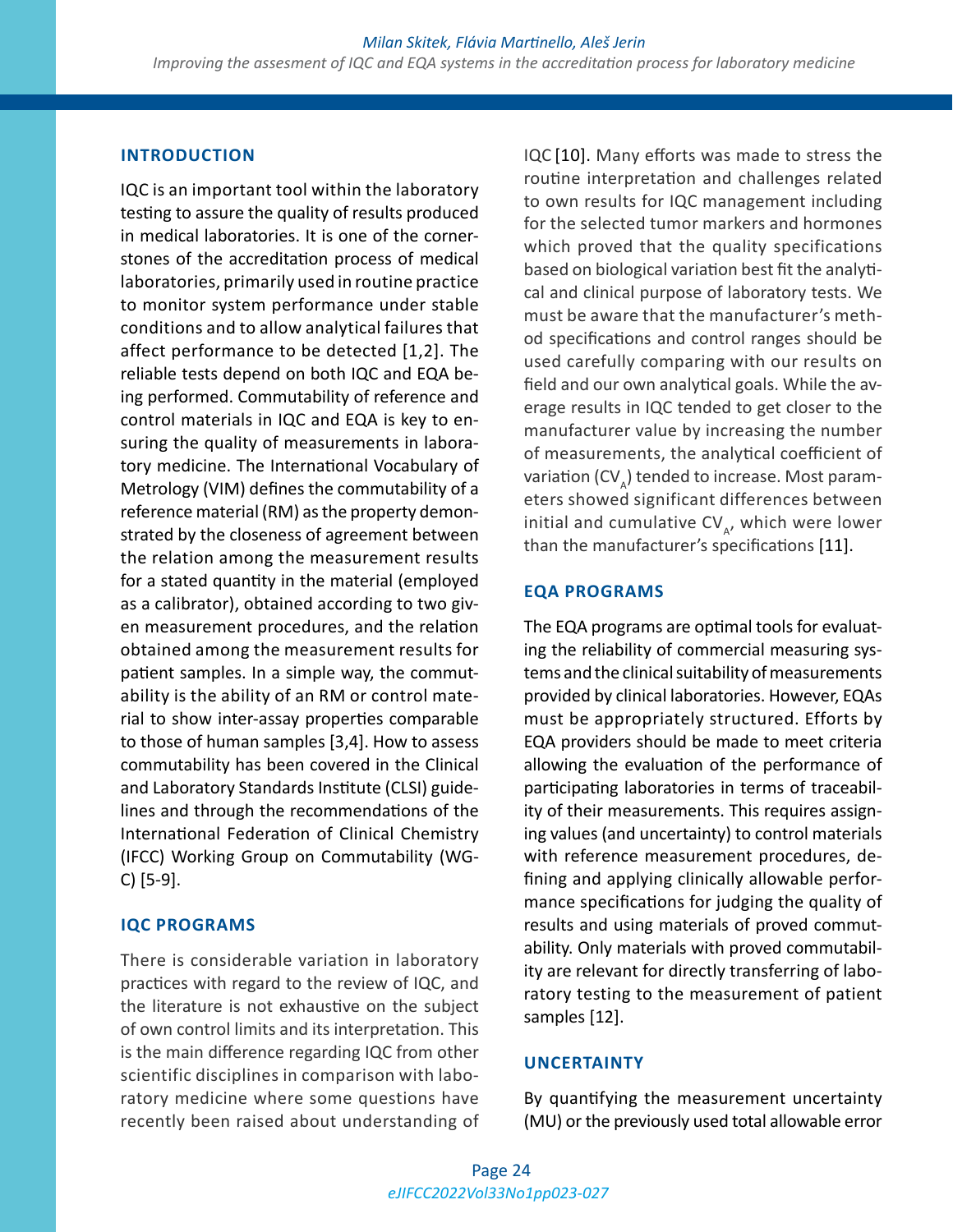(TAE), both the clinical laboratory and the physician can have an objective estimate of the results' quality. ISO 15189 declare that "laboratory shall consider MU when interpreting measured quantity values. Upon request, the laboratory shall make its estimates of MU available to laboratory users" [1]. In our opinion MU should be available with interpretation on laboratory report without any request from users.

Different approaches and formulas have been proposed how to determine the MU in medical laboratory with imprecision and bias of the methods considered as components of the MU (Nordtest, Eurolab, Cofrac etc.). The bias could be obtained from certified reference calibrators (CRC), proficiency tests (PT), and inter-laboratory internal quality control scheme (IQCS) programs. The bias uncertainty, the combined and the expanded uncertainty could be estimated using the different mentioned models or approaches. In our study the bias was highest using PT, followed by CRC and IQC data, which were similar. The Cofrac approach showed the highest uncertainties and the Eurolab approach requires additional measurements to obtain uncertainty data. In summary, the Nordtest approach using IQC data was therefore found to be the most practical formula [13-15].

#### **COMMUTABILITY**

IQC and EQA materials are frequently not assessed for commutability because of technical and economic concerns. The use of single-donor samples, which is preferable to overcome commutability problems, may however limit the achievement of adequate volumes of samples needed for preparing sufficient amount of control materials [16,17]. On the other hand, pooled samples have the potential limitation that interactions of components such as proteins may cause modification of the matrix.The European Federation of Laboratory Medicine

(EFLM) has recently stressed the need that the especially EQA material matrix and its commutability should be specified by providers, because the interpretation of differences between results in an EQA program is strongly dependent on the nature of the employed material [18]. Based on the results of some projects of analytical performance in general clinical chemistry using commutable samples targeted with reference measurement procedures it's obvious that the use of commutable samples especially in EQA is mandatory to change conventional EQA using non-commutable materials and consensus 'peer' group assessment with the EQA programme based on clinically oriented analytical performance specifications that meet metrological criteria and traceability [19-21]. The commutability also matters for IQC materials that should be used by clinical laboratories to derive the random component of the uncertainty of measured results. The material evaluating the random uncertainty must be different from the control material used for checking the alignment of the measuring systems and should be commutable, closely resembling to patient sample, to provide accurate information about the imprecision performance of the assay [22-23].

# **DISCUSSION**

We provided a brief overview of the practical importance of IQC in connection with EQA programs using commutable materials in laboratory medicine. They have to be employed either as common calibrators for implementing metrological traceability or as control materials in EQA and IQC programs within the total testing pathway. The use of non-commutable RMs may introduce a significant bias in the calibrated procedures producing incorrect results for patient samples. The non-commutable materials in EQA programs prevents the transferability of participating laboratory performance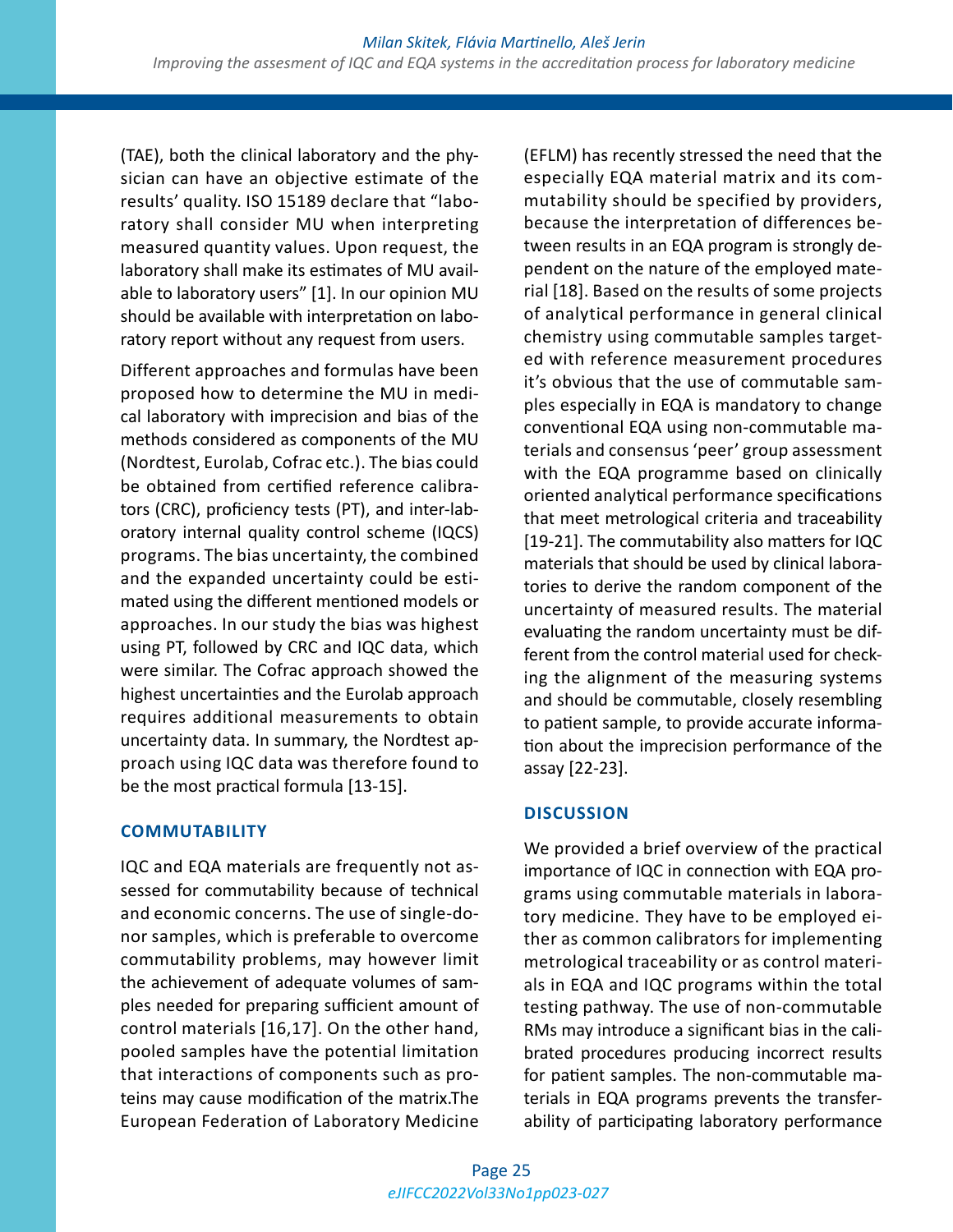to the measurement of patient samples. Only commutable control materials may provide the proper information for the imprecision, bias and estimation of measurement uncertainty. Providers of reference and control materials should assess the commutability of those materials before their use.

The importance of commutability has essential role in standardization and accreditation process, consistent clinical decisions and improving patient outcomes with additional use and rarely implemented of patient's test results for laboratory QC monitoring. The only exception is haematology testing where Bull's patient based real-time QC algorithm which was accepted and implemented in routine QC practices [24]. In the last two decades we have faced progress with the improved laboratory total automation, information technology and standardization/ harmonization of laboratory methods, so there are no more obstacles and limitations for such algorithms and use of "big data" in laboratory QC monitoring processes.

#### \*\*\*\*\*

#### *Declaration of conflicting interests*

The authors declared no potential conflicts of interest with respect to the research, authorship, and/or publication of this article.

#### *Funding*

The authors received no financial support for the research, authorship, and/or publication of this article.

#### *Ethical approval*

None needed.

#### **REFERENCES**

1. International Organization for Standardization (ISO). ISO 15189 Medical laboratories - Requirements for quality and competence., Geneva, Switzerland, 2012.

2. Giannoli JM, Albarede S, Avellan T, Bouilloux JP, Cartier R, Cohen R, et al. Recommendations for the application and the follow-up of quality controls in medical biology laboratories. Ann Biol Clin (Paris) 2019; 77577–97.

3. International Organization for Standardization (ISO). ISO 17034 General requirements for the competence of reference material producers, Geneva, Switzerland, 2016.

4. Franzini C, Ceriotti F. Impact of reference materials on accuracy in clinical chemistry. Clin Biochem 1998; 31: 449–57.

5. Clinical and Laboratory Standards Institute (CLSI). CLSI. Characterization and qualification of commutable reference materials for laboratory medicine; Approved guideline. Document EP30-A (formerly C53-A). Wayne, PA, 2010.

6. Clinical and Laboratory Standards Institute (CLSI). CLSI Evaluation of commutability of processed samples: approved guideline – 3rd ed. Document EP14-A3. Wayne, PA, 2014.

7. Miller WG, Schimmel H, Rej R, Greenberg N, Ceriotti F, Burns C, et al. IFCC working group recommendations for assessing commutability. Part 1: General experimental design. Clin Chem 2018; 64:447–54

8. Nilsson G, Budd JR, Greenberg N, Delatour V, Rej R, Panteghini M, et al. IFCC working group recommendations for assessing commutability. Part 2: Using the difference in bias between a reference material and clinical samples. Clin Chem 2018; 64:455–64.

9. Budd JR, Weykamp C, Rej R, MacKenzie F, Ceriotti F, Greenberg N, et al. IFCC working group recommendations for assessing commutability. Part 3: Using the calibration effectiveness of a reference material. Clin Chem 2018; 64:465–74.

10. Thompson M. Statistical internal quality control (SIQC) in chemical measurement – do we really understand it? Accred Qual Assur 2021; 26:700-3

11. Martinello F, Skitek M, Jerin A. Verifying and assigning own target values and ranges for internal quality control. Accred Qual Assur 2019; 24:305-12

12. Braga F, Pasqualetti S, Panteghini M. The role of external quality assessment in the verification of in vitro medical diagnostics in the traceability era. Clin Biochem 2018; 57:23–28

13. Martinello F, Snoj N, Skitek M, Jerin A. The top-down approach to measurement uncertainty: which formula